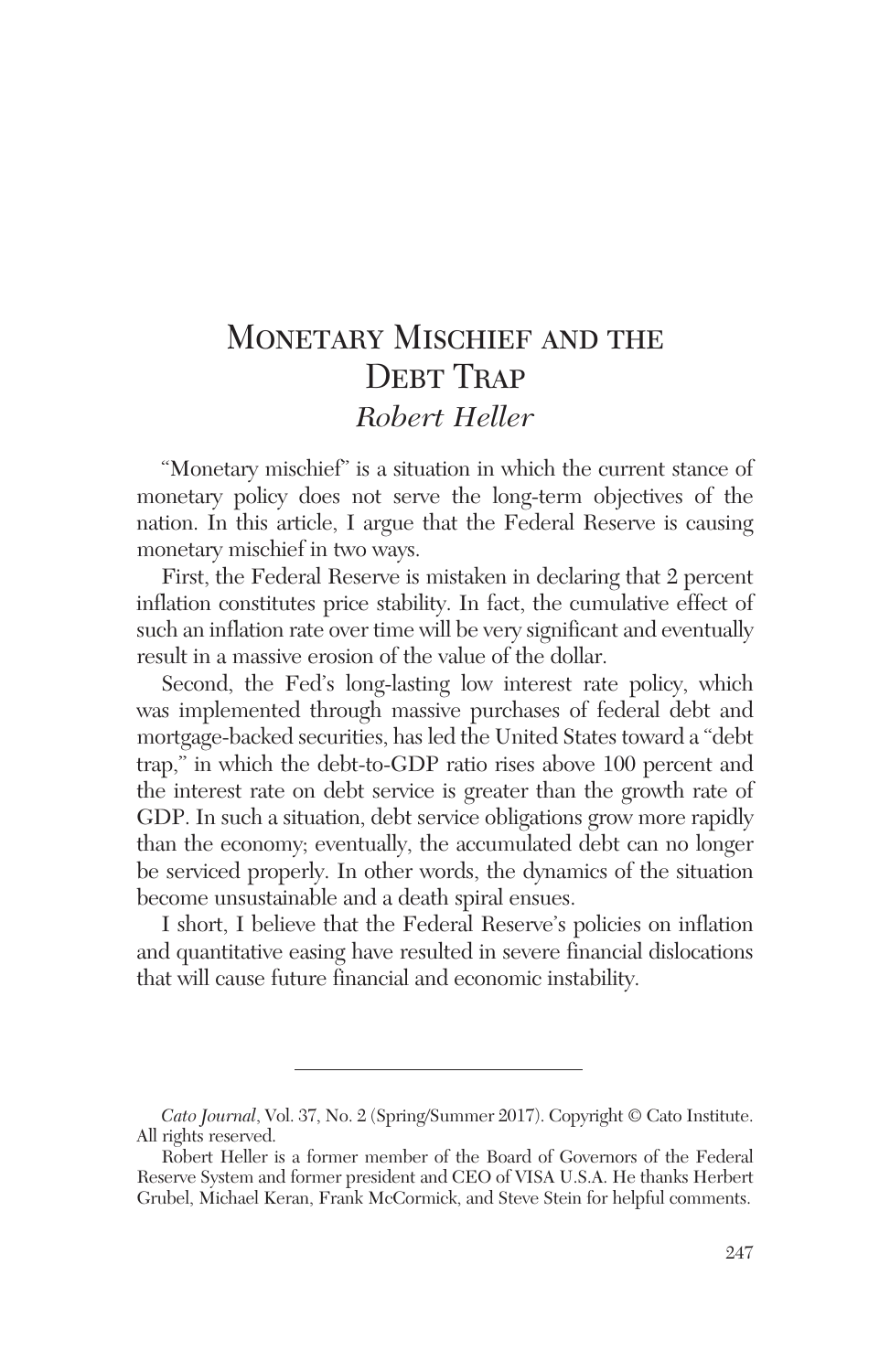# The Fed's Congressional Mandate

It is appropriate to begin any discussion of central bank monetary policy with the mission statement given to the Fed by Congress. According to Section 2A of the Federal Reserve Act, "The Board of Governors of the Federal Reserve System and the Federal Open Market Committee shall maintain long-run growth of the monetary and credit aggregates commensurate with the economy's long-run potential to increase production, so as to promote effectively the goals of maximum employment, stable prices, and moderate longterm interest rates."

While it is somewhat incongruous that the three congressional mandates of maximum employment, stable prices, and moderate long-term interest rates are usually referred to as the "dual mandate," most observers agree that moderate long-term interest rates generally go hand-in-hand with stable prices. Hence, if the goal of price stability is achieved, it is likely that moderate long-term interest rates will also prevail. Consequently, instead of three separate goals, there are really only two independent ones.

But what about the other two objectives: maximum employment and stable prices? Former Fed chairs Paul Volcker and Alan Greenspan often argued that price stability is a precondition for the attainment of maximum growth and employment. Ben Bernanke (2006) also stated that he agreed with "the modern consensus that price stability, besides being desirable in itself, tends also to increase economic growth and stability." In economists' terms, then, price stability is a necessary condition for full employment and maximum economic growth. Price stability should therefore be the overarching goal of the Federal Reserve in its conduct of monetary policy (see Heller 2016: 266–67).

## Does 2 Percent Inflation Constitute Price Stability?

During Alan Greenspan's tenure as chairman, the FOMC had a formal deliberation on the appropriate long-term inflation goal. This discussion took place on July 2, 1996; the inflation rate at that time was about 3 percent, as measured by the year-on-year increase in the consumer price index. Then-Governor Janet Yellen led off the debate by suggesting that the FOMC adopt a 2 percent inflation target (Board of Governors 1996: 45).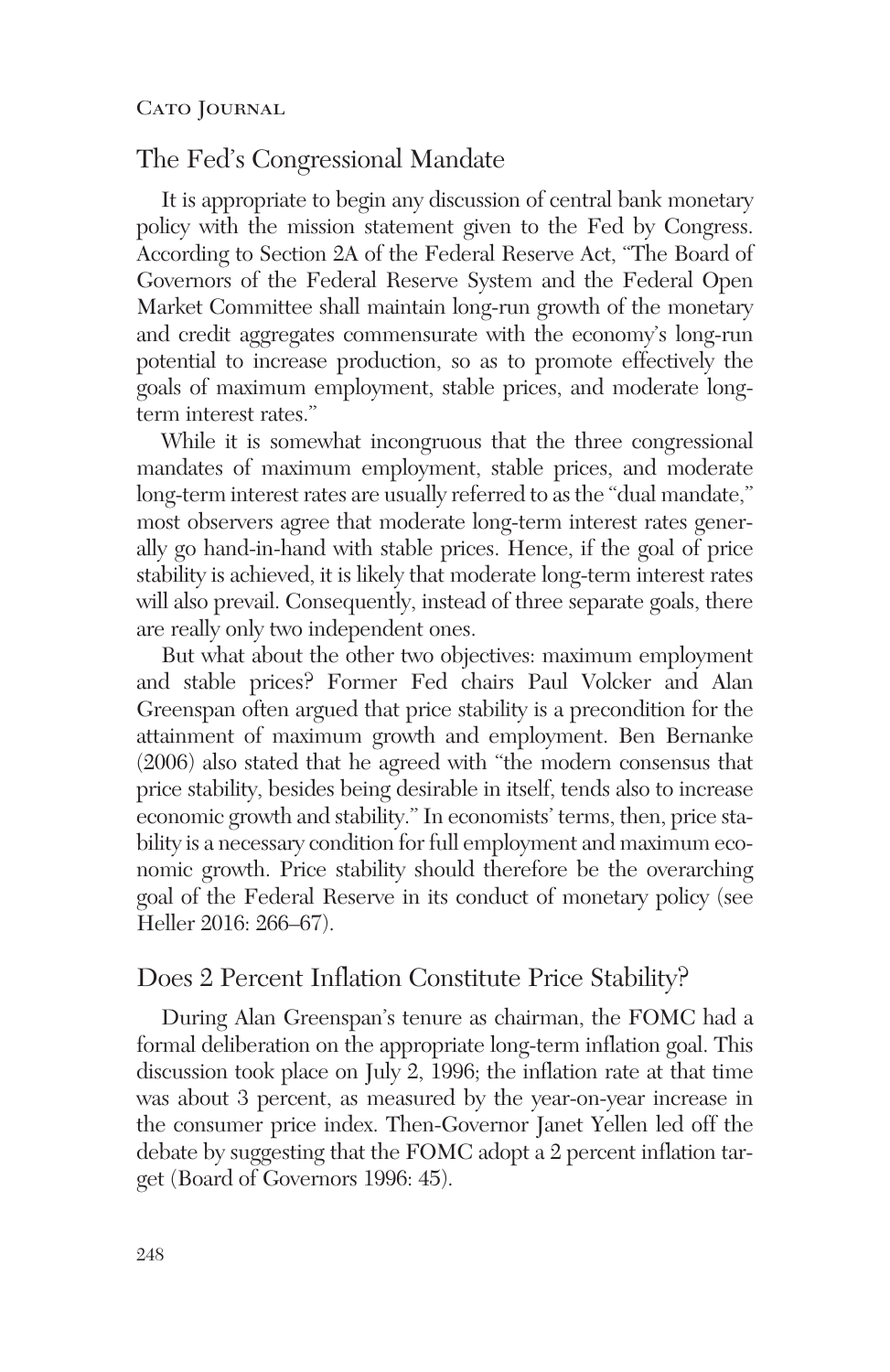During that discussion, Chairman Greenspan defined price stability as "that state in which expected changes in the general price level do not effectively alter business or economic decisions." When pressed by Yellen to put a number on that, he replied: "I would say that number is zero, if inflation is properly measured" (ibid.: 51).

The discussion of the FOMC was wide-ranging, and not all participants clearly specified their preference. But if I read the transcript correctly, one-third of the speakers favored a zero percent inflation target—that is, actual price stability—just like Chairman Greenspan. Another third of the FOMC members favored moving as soon as practicable to a 2 percent inflation target. The remaining third wanted to "cap" inflation at the current level of 3 percent but move to a lower inflation rate over time.

Trying to form a consensus, Chairman Greenspan summarized that "we have all now agreed on 2 percent," leaving open the question of what inflation measure to use: the consumer price index, the personal consumption deflator, the GDP deflator, or possibly some other measure of inflation (ibid.: 63).

After concluding the discussion of the 2 percent inflation target, Greenspan cautioned that

The question really is whether we as an institution can make the unilateral decision to do that . . . I think this is a very fundamental question for this society. We can go up to the Hill and testify in favor of it; we can make speeches and proselytize as much as we want. I think the type of choice is so fundamental to a society that in a democratic society we as unelected officials do not have the right to make that decision [ibid.: 67].

By this, Greenspan questioned whether the Federal Reserve actually had the right to take such an action, and wondered what the possible consequences might be.

The following morning, Greenspan praised the FOMC: "The discussion we had yesterday was exceptionally interesting and important" (ibid.:72). But he also admonished the Committee members: "I will tell you if the 2 percent inflation figure gets out of this room, it is going to create more problems for us than I think any of you might anticipate" (ibid.). Thus, he expressed his grave concern that even an informal inflation target of 2 percent might raise a few Congressional eyebrows, as it might be seen as not being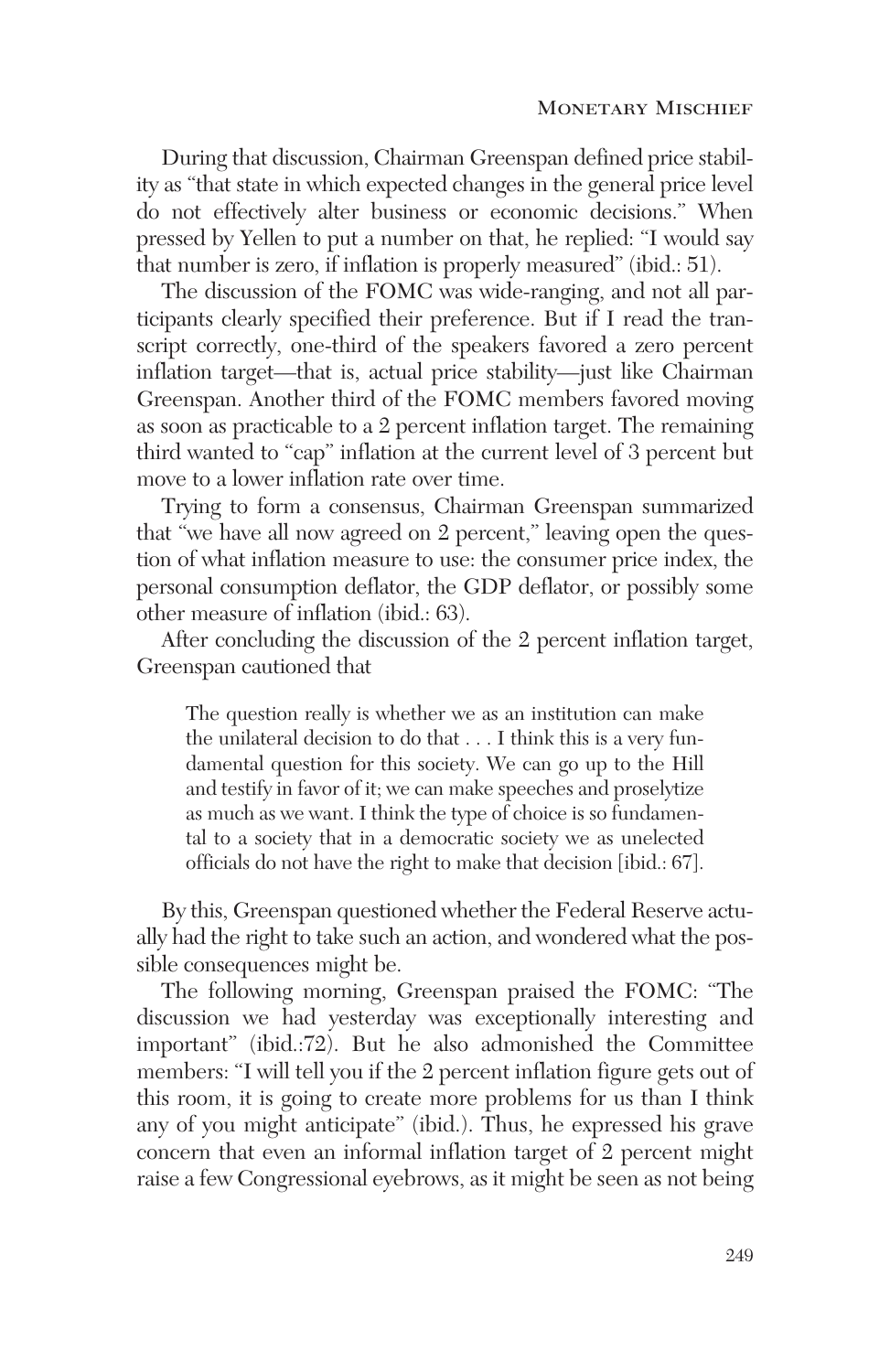in full compliance with the mandate for "price stability" as enunciated in the Federal Reserve Act.

Fifteen years later, under Chairman Bernanke, the FOMC announced a formal inflation target of 2 percent. Since then, the FOMC has consistently argued that this 2 percent inflation target conforms with the congressional mandate for price stability.

However, a 2 percent inflation rate means that the price level will double approximately every 35 years. This means that, over a normal lifespan of 70 years, the purchasing power of a dollar will decline to a mere 25 cents. It is highly questionable whether Congress had this in mind when it tasked the Fed with achieving "price stability." Defining 2 percent inflation as price stability may well constitute "monetary mischief" in the eyes of many impartial and fair-minded observers.

Moreover, there is little or no evidence that a 2 percent inflation rate will actually maximize employment or the growth potential of the economy. Some of the current FOMC members argue that 2 percent inflation will reduce the likelihood of undesirable deflation, but offer little evidence that some modest deflation is actually harmful. For instance, most observers probably agree that the modern technology sector is one of the most vibrant sectors of the U.S. economy. But this sector has also been experiencing considerable price decreases for many years without suffering ill consequences as a result.

Some observers, including some members of the FOMC, have argued that the Fed should actually increase its inflation target to as much as 4 percent (see Bernanke 2016). But if 4 percent is better than 2 percent, wouldn't 8 percent inflation be better still? Where does this argument stop? We only have to look at U.S. history—or that of other high inflation countries, such as Venezuela—to see convincing evidence that high inflation will inevitably result in a troubled economy.

## A Fixed Inflation Target versus a Target Range

Instead of the fixed 2 percent inflation target, the Fed might have been better off specifying an inflation target range of 0 to 2 percent, with lower inflation rates within that range being preferable.<sup>1</sup>

<sup>&</sup>lt;sup>1</sup>Indeed, an inflation target range was suggested by several of the participants in the FOMC debate of July 2, 1996. See Board of Governors (1996).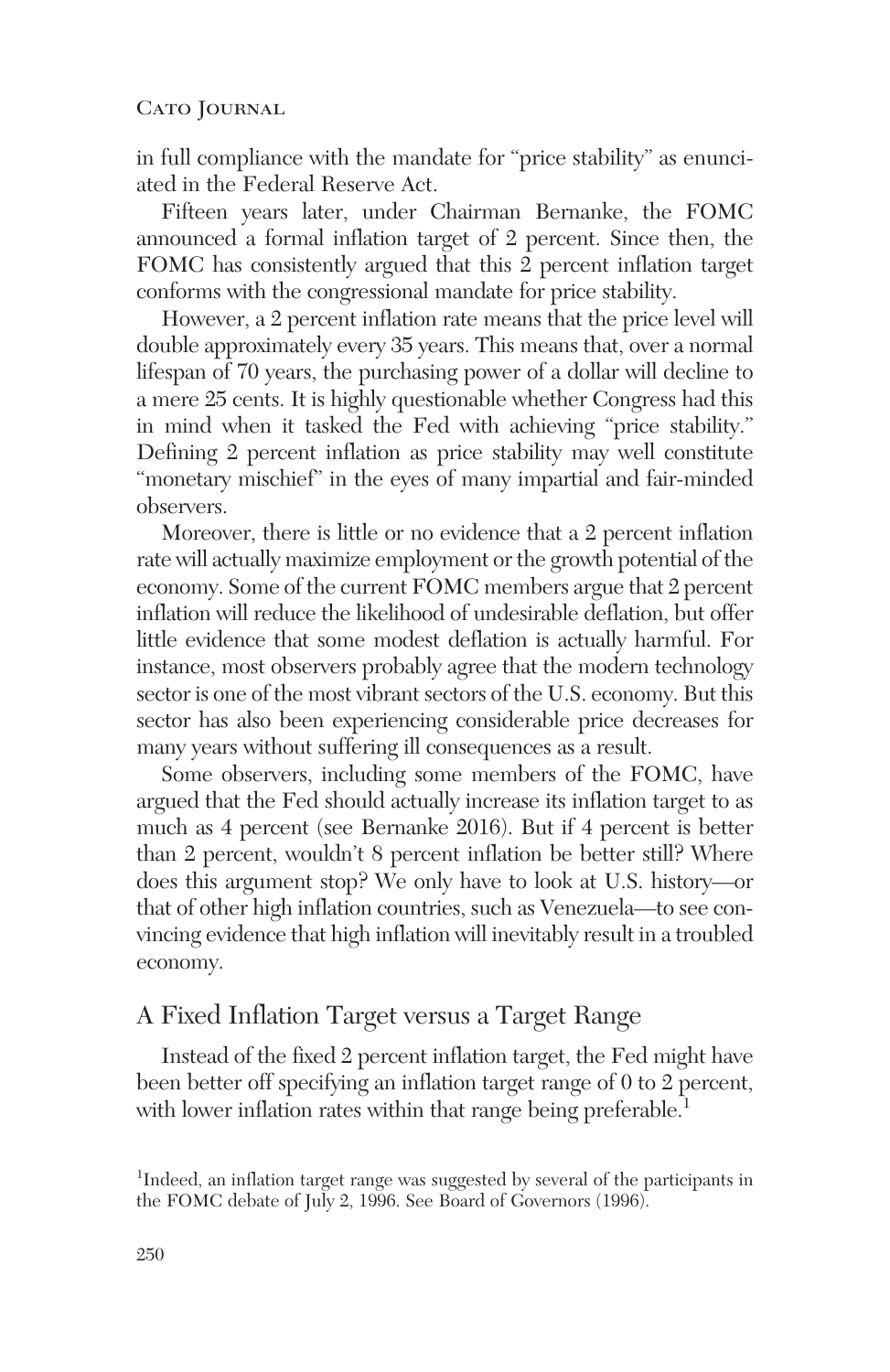First of all, it is very hard to hit a fixed target like the specified 2 percent inflation target. Such a target also implies that policy will change soon after the threshold is crossed in either direction. Yet given the long and variable lags in monetary policy, such a strategy may introduce additional instability in the policymaking process and in the expectations of market participants. If instead a target range were specified, market participants could expect a steady policy as long as inflation is within the announced range.

Moreover, if the Fed had an inflation target range of 0 to 2 percent, the rationale for holding interest rates at near zero would have disappeared many years ago and the process of interest rate normalization might be completed by now. Such a policy stance would have avoided many of the undesirable and presumably unintended side effects of the unorthodox monetary policy measures that were actually pursued.

## The Ineffectiveness of Quantitative Easing

Since 2008, the Fed has engaged in several episodes of unconventional monetary policy—generally referred to as quantitative easing, or QE—that involved massive purchases of U.S. Treasury obligations and mortgage-backed securities (MBS) to stimulate the economy. Most observers agree that, in the period right after the crash of 2008, these asset purchases provided much needed liquidity to financial markets and helped to avoid a market "freeze" or "lock up," which might have precipitated an even deeper recession. This liquidity injection followed the classical prescription of Walter Bagehot (1873), who argued that central banks should lend freely during periods of financial crisis.

While the initial liquidity injection was helpful in returning financial markets to stability, market liquidity was no longer an issue during the following episodes of QE2 and QE3. The first round of QE involved the purchase of over \$1.8 trillion of Treasury securities, MBS, and other paper. At the end of QE1 in March 2010, depository institutions were holding about \$1.1 trillion in excess reserves at the Fed.<sup>2</sup> The liquidity shortage had clearly ended.

Nevertheless, the Federal Reserve continued its quantitative easing policy. During the second round of QE in 2010–11, the Fed

<sup>&</sup>lt;sup>2</sup> Figures from FRED Economic Data, Federal Reserve Bank of St. Louis.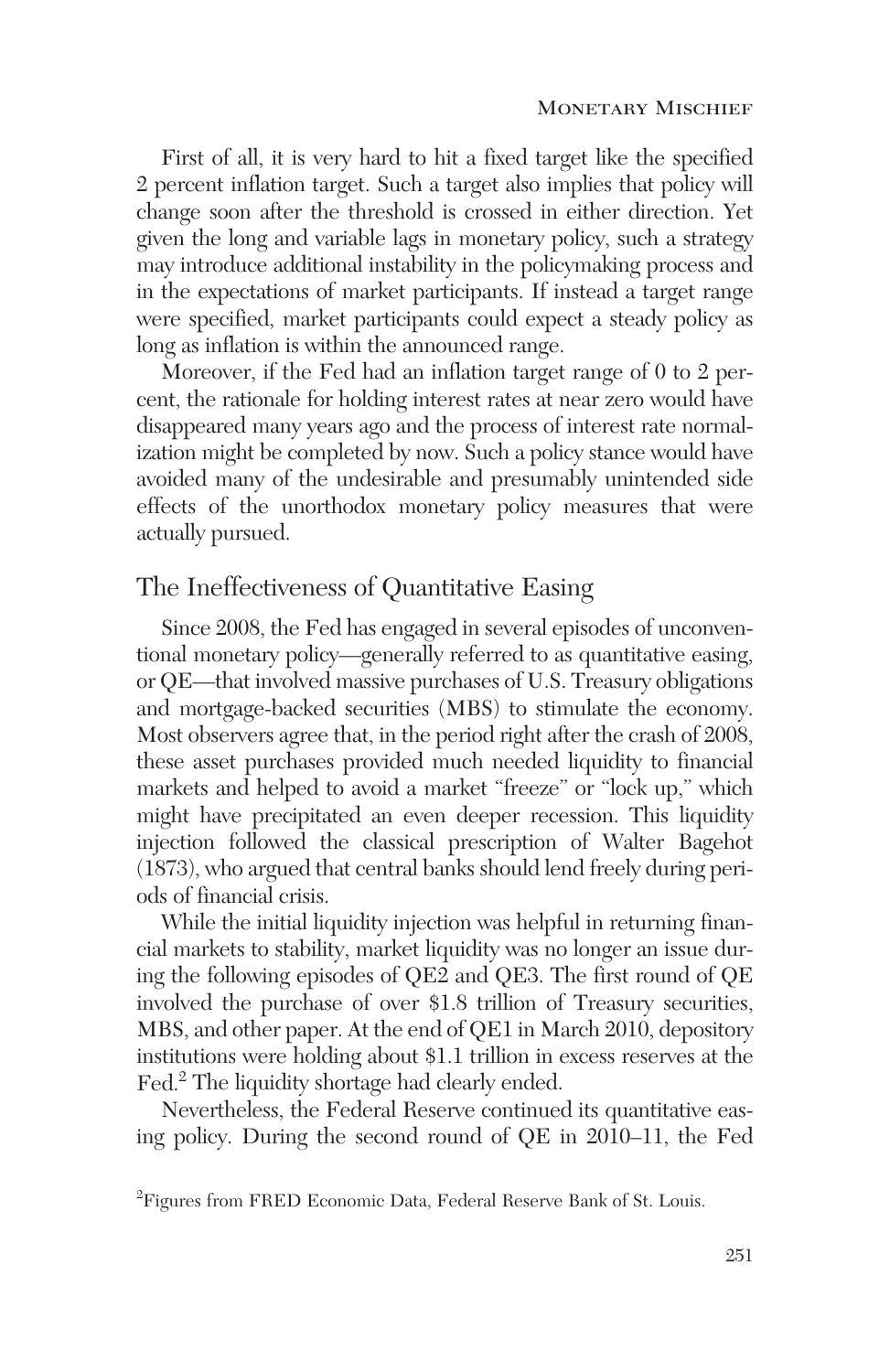bought another \$600 billion of Treasury securities. Finally, QE3 involved the open-ended purchase of \$40 billion of securities per month, which was later expanded to \$85 billion per month. Eventually, the Fed ceased its QE program in October 2014, by which time its balance sheet had increased six-fold—from about \$750 billion to \$4.5 trillion—and depository institutions had accumulated excess reserves of \$2.6 trillion.

Those accumulated assets are still on the books of the Federal Reserve System because, rather than letting maturing securities "roll off," and thereby reduce the size of the Fed's balance sheet, the FOMC has instead chosen to continually roll them over. Consequently, the enormous excess-reserve overhang continues to present a future inflationary danger for the economy.

The obvious question is whether this enormous liquidity injection was effective in increasing economic growth in the United States, as it was intended to do. Sadly, there is strong evidence that QE had little, if any, effect on U.S. economic growth (see Taylor 2014: 62; Thornton 2014; and Fisher 2014). As a matter of fact, the current recovery has averaged less than 2 percent real growth per year, which makes it the slowest on record since the end of World War II.

Not only was the Fed's QE policy ineffective in raising GDP growth, but FOMC members themselves consistently overrated the effectiveness of QE in stimulating future GDP growth rates. In the years since 2008, committee members overestimated the growth rate of GDP for the coming year in 13 out of 14 forecasts made. During the same time period, all of the FOMC's two-year forecasts of GDP growth were too high. In many cases, these forecasts erred by more than 2 percentage points (Hilsenrath 2016, Goolsbee 2016). Comparing the midpoint of the central tendency of the two-year GDP growth forecasts made mid-year by FOMC members during the QE period (2009–13) with the actual GDP growth performance, we find forecast errors of more than  $75$  percent.<sup>3</sup> This is a rather large forecasting error by any standard.

While FOMC members' growth projections were rather exuberant during the QE period, this optimism was not validated by the

<sup>&</sup>lt;sup>3</sup>See "Longer-Run FOMC Summary of Economic Projections for the Growth Rate of Real GDP," central tendency, various dates.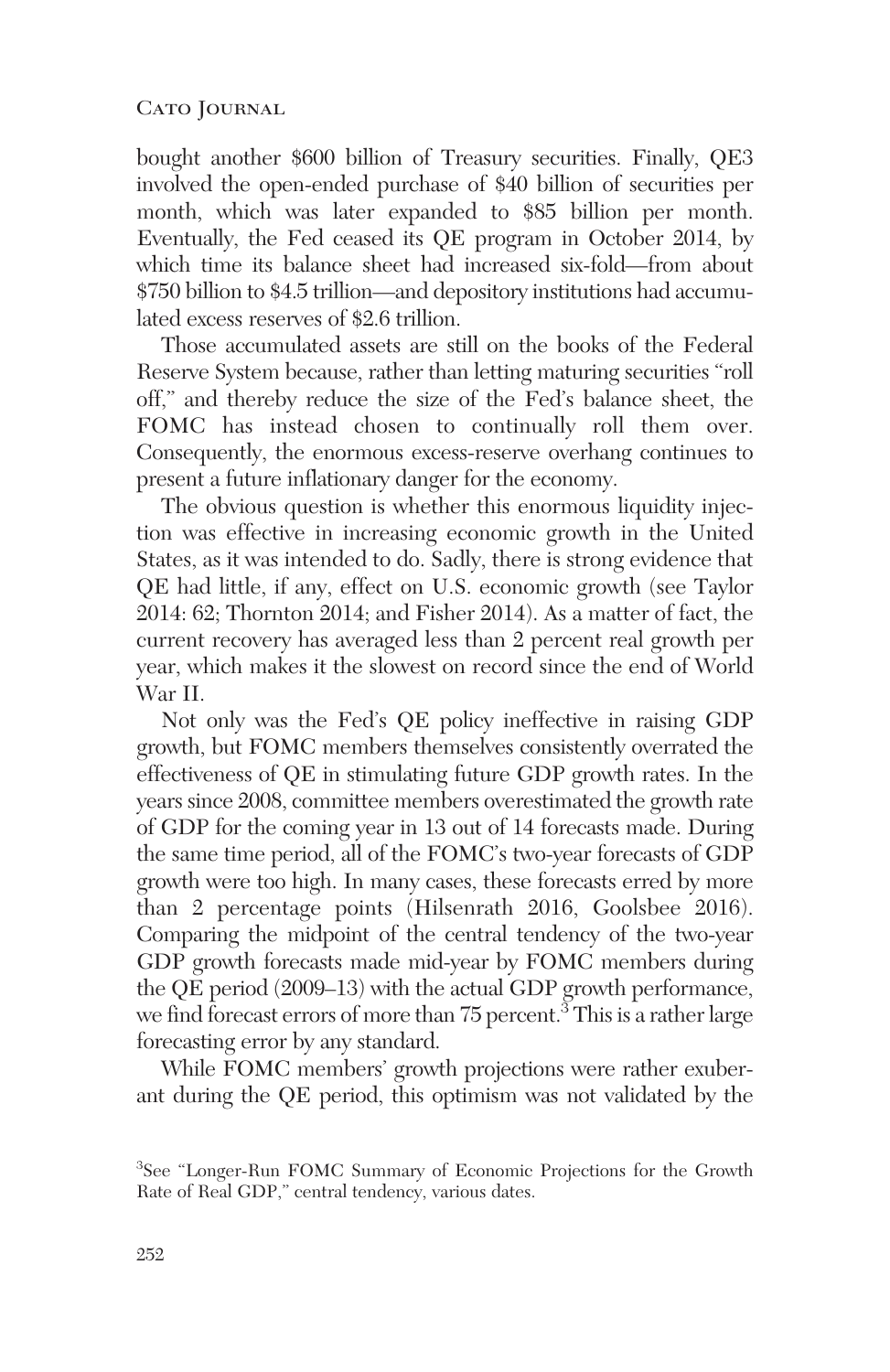subsequent performance of the economy. After QE ended, the growth forecasts of the Committee members became more reasonable and were closer to the economy's actual performance. This shows that the FOMC itself was much too optimistic with regard to the effectiveness of the QE program. We may conclude that the QE experiment was singularly unsuccessful in raising the U.S. economy's growth rate, and that it left the Fed with a bloated balance sheet that will be difficult to unwind. So far, the Federal Reserve has not enunciated any concrete policy on to how it plans to unwind its swollen balance sheet and thereby remove the potential inflationary threat from the economy.

In sum, the QE experiment constitutes enormous "monetary mischief" that the Fed does not know how to undo and that embodies the potential for significant future price inflation.

Similar conclusions were reached in a study by the Bank for International Settlements with respect to the experience of other countries. Borio and Zabai (2016) conclude that, while QE had some influence on interest rates, its impact on GDP was generally only very modest and diminished over time.

The same study points out the increasingly large negative side effects of QE around the world. These include a decline in the profitability of banks, insurance companies, and pension funds. In addition, because of the low or negative returns on many financial instruments, more risk taking in financial markets has ensued.

# The Unintended Consequences of Quantitative Easing

Both the growing federal debt and the portion of that debt financed by the Federal Reserve have significant unintended consequences for the U.S. financial system and the economy at large. Essentially, the Federal Reserve monetized via QE a good portion of U.S. federal and mortgage debt; this continues to represent a potential inflationary overhang. As already noted, the Federal Reserve has announced no firm strategy or plans for unwinding its swollen balance sheet.

While the ultimate effect of QE cannot be fully known until it is unwound, we can already discern numerous negative financial and economic consequences attributable to the expansion of the Federal Reserve's balance sheet in pursuit of a low interest rate policy.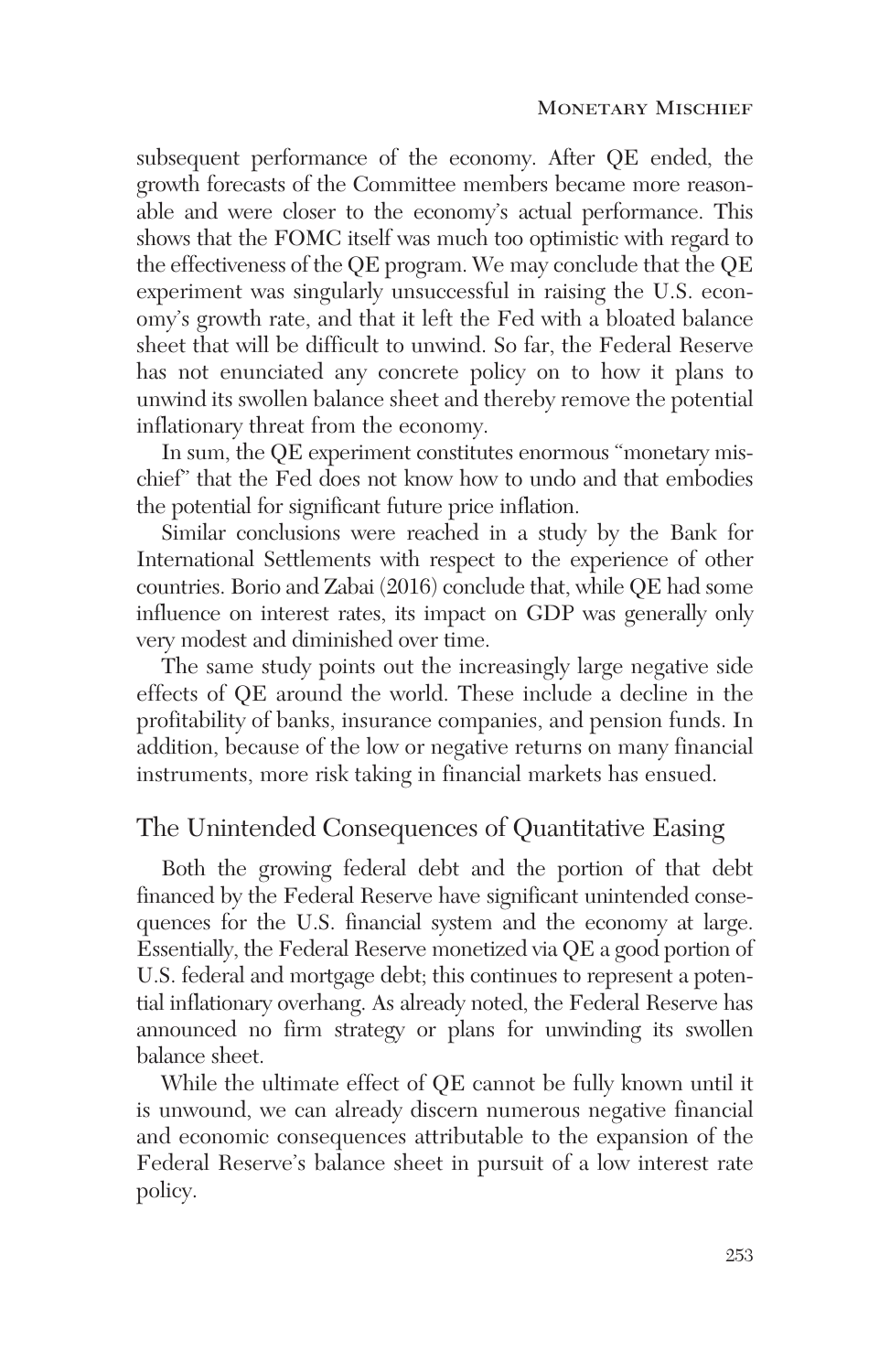## *Limited Room for Future Policy Stimulus*

First, the current low-interest rate level does not allow the Fed to cut interest rates if a new recession appears on the horizon. If the Fed had normalized interest rates a few years ago—after the initial liquidity crisis had passed—short-term rates might now be in the neighborhood of 4 percent. The Fed would then have ample scope to cut rates should a new recession arise. Typically, the Fed cuts interest rates by several hundred basis points at the onset of a recession; clearly, this is not feasible now unless the Fed drives interest rates into negative territory. In other words, the Federal Reserve cannot avail itself of this important and well-established countercyclical monetary policy tool under current circumstances. It has lost its room to maneuver.

#### *Financial Sector Imbalances*

Some of the most severe unintended effects of low interest rates can be found in the financial sector, where banks, life insurance companies, and pension funds are experiencing very low earnings. It is important to look at these effects in somewhat greater detail, as they may have a significant impact on the future stability of the financial system.

One of my former professors at the University of California at Berkeley, Hyman Minsky, always warned that "every expansion creates the seeds of its own destruction," and that "stability itself is destabilizing." Economists now talk of a "Minsky moment"—a situation in which "debt levels reach breaking-point and asset prices across the board start plunging" (The Economist 2016a). Given the near-zero interest rate environment of the last eight years, such a Minsky moment may well be approaching.

Banks and similar financial institutions have experienced greatly reduced net interest rate margins due to the artificial flatness of the yield curve. From a high of 4.9 percent at the beginning of 1994, and 3.8 percent in Q1 2010, margins have now declined to a mere 3.0 percent for all U.S. banks.4

Traditional maturity transformation is the bread and butter of these institutions, and their ability to earn traditional margins has

<sup>4</sup> Figures from FRED Economic Data, Federal Reserve Bank of St. Louis.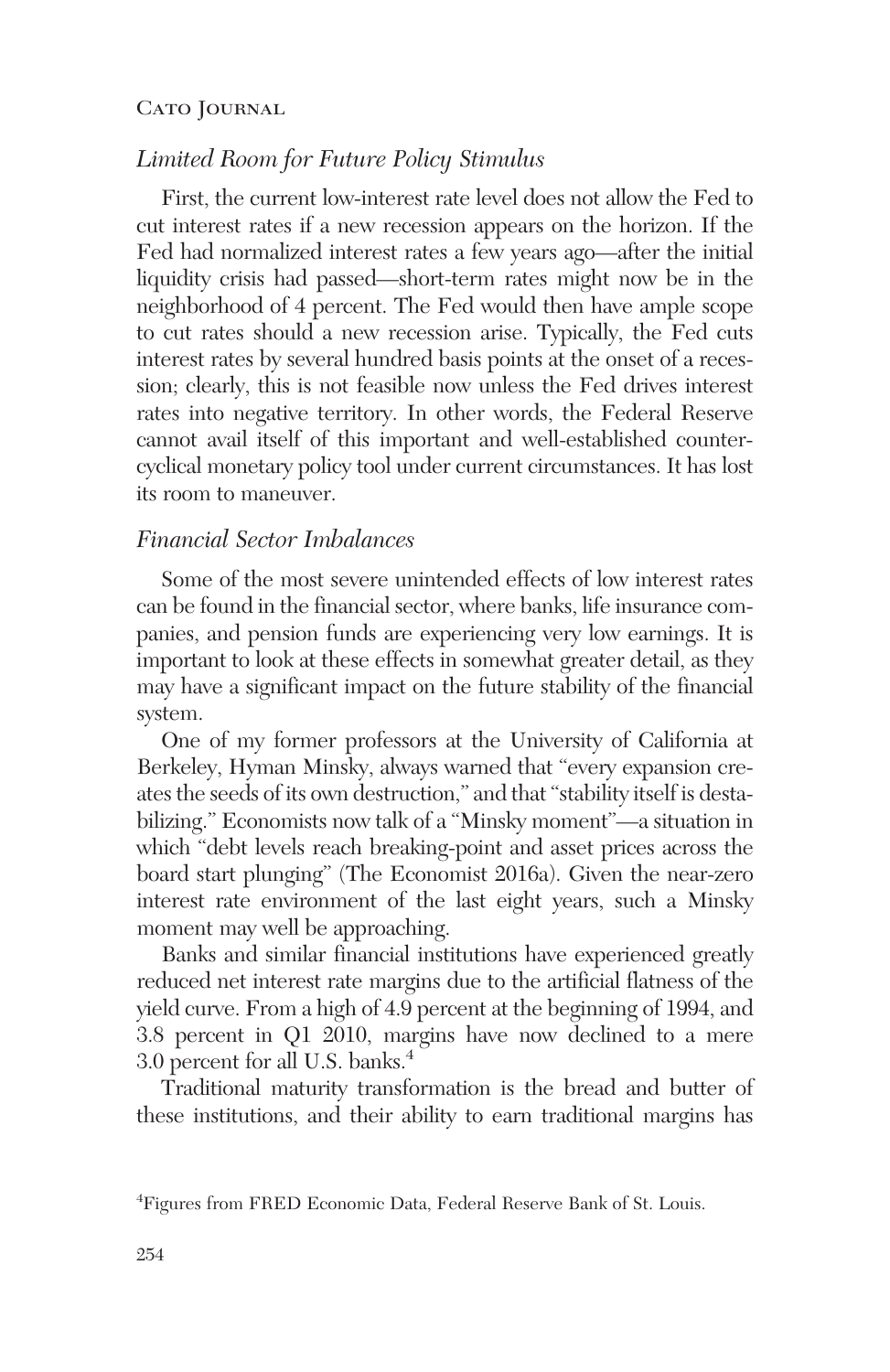been severely impaired. Higher margins would have incentivized them to increase lending to their customers. This would have stimulated consumption, investment, employment, and economic growth. Improved earnings would have also allowed banks and other financial institutions to increase their capital base more rapidly, thereby enhancing their safety.

The low interest rate environment has also resulted in a virtual cessation in the chartering of new banks. New bank formation has declined from several hundred per year to a mere trickle in the years since the institution of the Fed's low interest rate policy. Only three new banks were chartered in the years 2011–15 (Gruenberg 2016).

Studies by the Federal Reserve have shown that 75 to 80 percent of the decline in new bank formation can be attributed to the low interest rate policy pursued by the Fed (McCord, Prescott, and Sablik 2015; Adams and Gramlich 2016). The market entry of new banks would not only have increased the volume of lending but would also have stimulated competition among an ever shrinking number of banks.

The more stringent and burdensome regulatory environment imposed by the Dodd-Frank Act of 2010 has also had a negative effect on new bank formation. Obviously, it is difficult to clearly disentangle the relative importance of low interest rate policy and contemporaneous regulatory changes, but it is clear that the combined effect has been devastating to the banking industry. Overall, the number of FDIC-insured commercial banks declined by an astounding 27 percent from 7,076 in 2008 to 5,170 in 2016 (FDIC 2016).

Pension funds and life insurance companies are also experiencing the negative impact of the low interest rate environment. In calculating the amounts that they can offer to pay to beneficiaries, many pension funds and life insurance companies still assume that they will earn rather healthy returns on their investment portfolios. For instance, the giant CalPERS pension fund assumes a rate of return on assets of 7.5 percent per year, but earned only a paltry 0.6 percent return for the last fiscal year (2015–16). If these shortfalls persist, CalPERS will have to turn eventually to the taxpayers to make up the difference (CalPERS 2016, Gittelsohn 2016).

According to the Center for Retirement Research at Boston College, the approximately 4,000 state and local pension funds in the United States are 72 percent funded at interest rates of 7 to 7.5 percent. At a 4 percent rate, however, the funding percentage drops to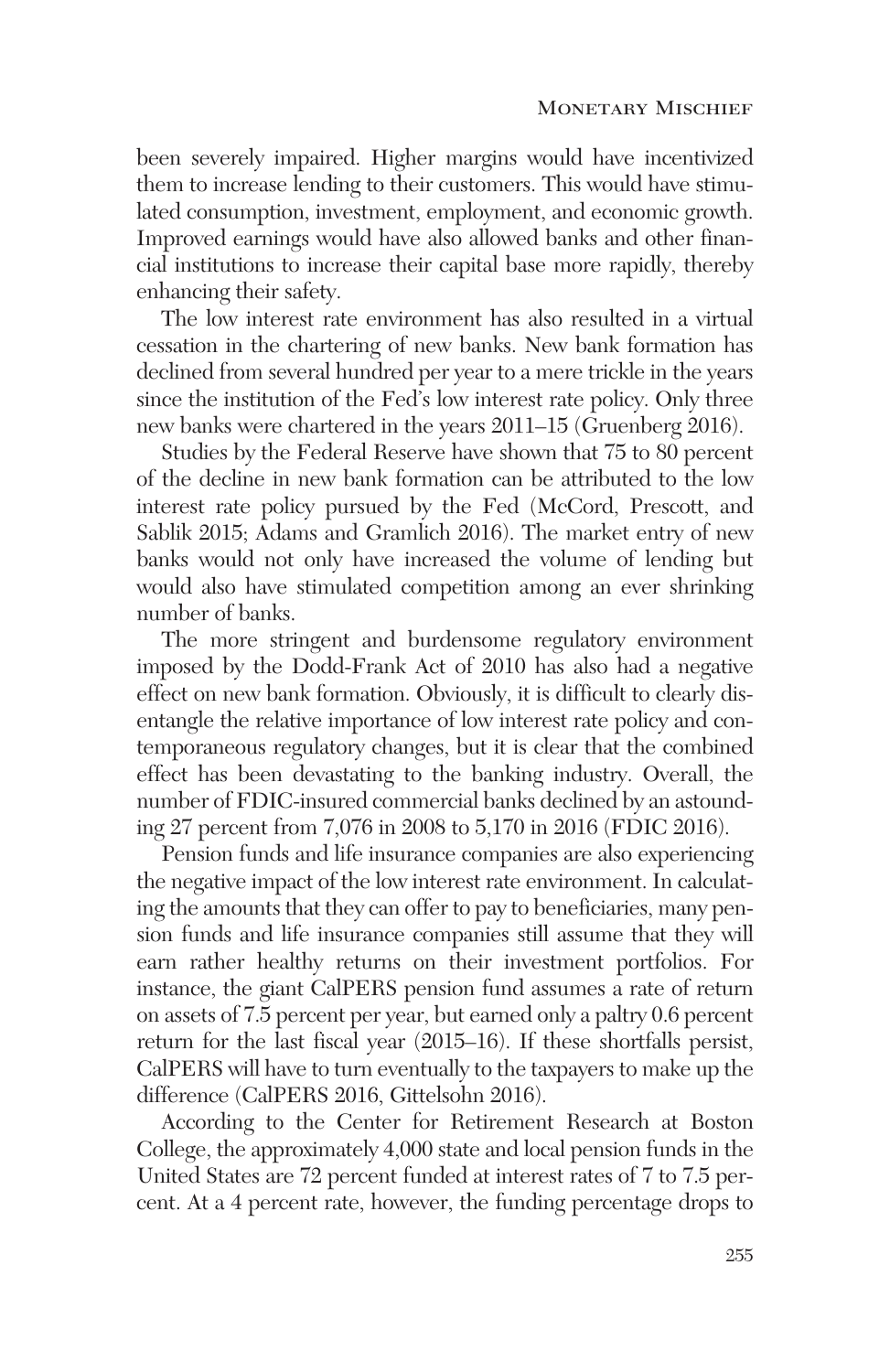42 percent. As The Economist (2016b) notes, this implies a collective shortfall in funding of more than \$4 trillion.

The situation is even more dire in several European countries as well as in Japan, where returns on governmental obligations are actually negative. By their extreme negative interest rate polices, some foreign central banks have managed to turn income-earning assets into liabilities. According to Whittall and Goldfarb (2016), about \$13 trillion worth of debt worldwide now trades at negative interest rates.

When interest rates rise, which they inevitably will, pension funds, life insurance companies, and regular savers will face another problem: the face value of the bonds in their portfolios will decline. This difficulty will be particularly acute for long-dated bonds and will exacerbate the low earnings problem experienced at the present time.

The current low interest rate environment will have boxed all financial institutions holding long-term bonds into a corner: they will be caught in a gigantic debt trap of their own. A powerful "Minsky moment," which will threaten the stability of the financial system as well as the economic security of the population, may soon be upon us.

#### *Income Inequality*

Stock market valuations have benefitted substantially from the low-interest rate policies of central banks, as investors chased yield in the stock market. The low-interest environment helped to boost the Dow Jones Index by more than 250 percent since the end of the Great Recession.

During the QE program, the growth rate of the stock market indices tracked closely the growth rate of the Federal Reserve asset purchases. As Warsh (2016) notes, it is telling that more than 50 percent of all the changes in the value of the S&P 500 occurred on days of FOMC meetings.

Obviously, most of the stock market gains driven by QE accrued to people at the upper end of the income and wealth spectrum, as stockholders saw their assets appreciate significantly. At the same time, as the Fed drove interest rates down, bond holders benefitted from the appreciation in the market value in their portfolio.

Given that the wealth distribution in the United States is highly skewed, most of the profits that resulted from the stock and bond market gains accrued to the wealthiest Americans, and thereby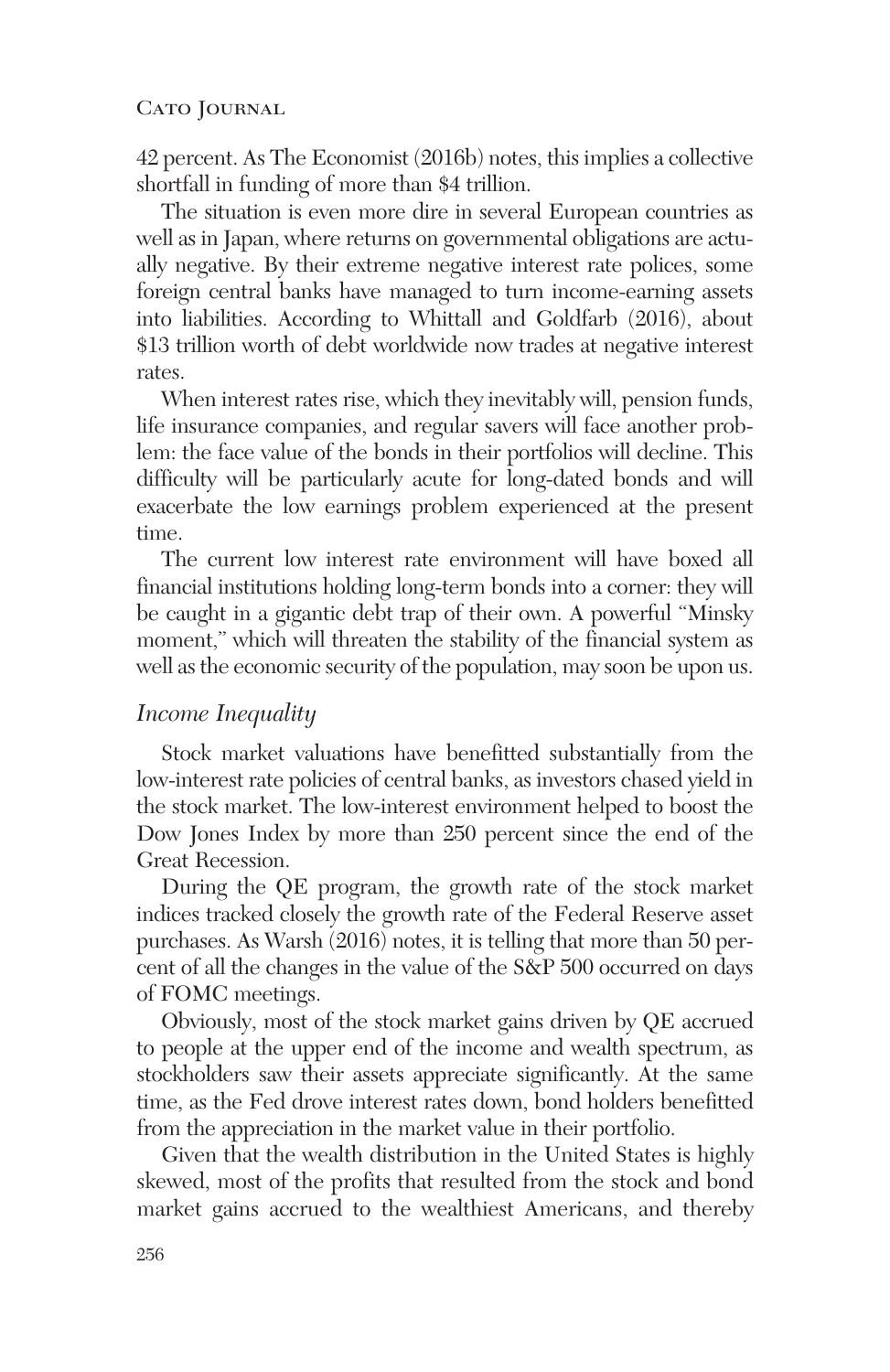exacerbated the existing income and wealth inequalities. Clearly, this was an unintended consequence of the low interest rate policy of the Fed, but it contributed to the increasingly uneven income and wealth distribution decried by many observers. It may be hoped that a "trickle down" effect will eventually benefit the people at the lower end of the income and wealth distribution as well.

# The Federal Debt Trap

As interest rates will inevitably rise in the future, governments at all levels —federal, state, and local—will face a debt trap when interest rates exceed the growth rate of their revenues.

The total federal government debt was \$18.1 trillion at the end of 2015. Of this total, \$13.1 trillion was held by the public, while the rest was held by the Federal Reserve and other governmental entities. When compared to a 2015 GDP of \$17.9 trillion, the gross debt-to-GDP ratio is now over 100 percent. The net debt ratio is 74 percent (Council of Economic Advisers 2016).

Because of the current low interest rate environment, the federal government made net interest payments of "only" \$223 billion in 2015, which amounted to a rather modest 1.7 percent of GDP. As nominal GDP growth of 3.7 percent was higher than that, we are still in a situation where the growth in the annual interest paid on the debt is lower than the dollar growth of GDP. That is, we have not yet fully entered the debt trap; the interest-to-GDP ratio is not yet unstable. But the day of reckoning is rapidly approaching.

There are two dangers looming on the horizon, both of which may lead the United States into the debt trap with dynamically increasing debt burdens. First, if the federal budget continues on its currently projected path, the Congressional Budget Office (CBO) estimates that annual federal deficits will increase from about 3 percent to 5 percent of GDP over the coming decade. Under these circumstances, about \$10 trillion would be added to the federal debt over the next 10 years (CBO 2016). A higher debt level will result in higher interest payments by the government. Second, as interest rates are normalized, federal interest payments will also increase inexorably.

As a result of these two forces, the CBO projects that over the next decade the ratio of the federal debt held by the public to GDP will reach 86 percent, while the total debt will exceed GDP. The CBO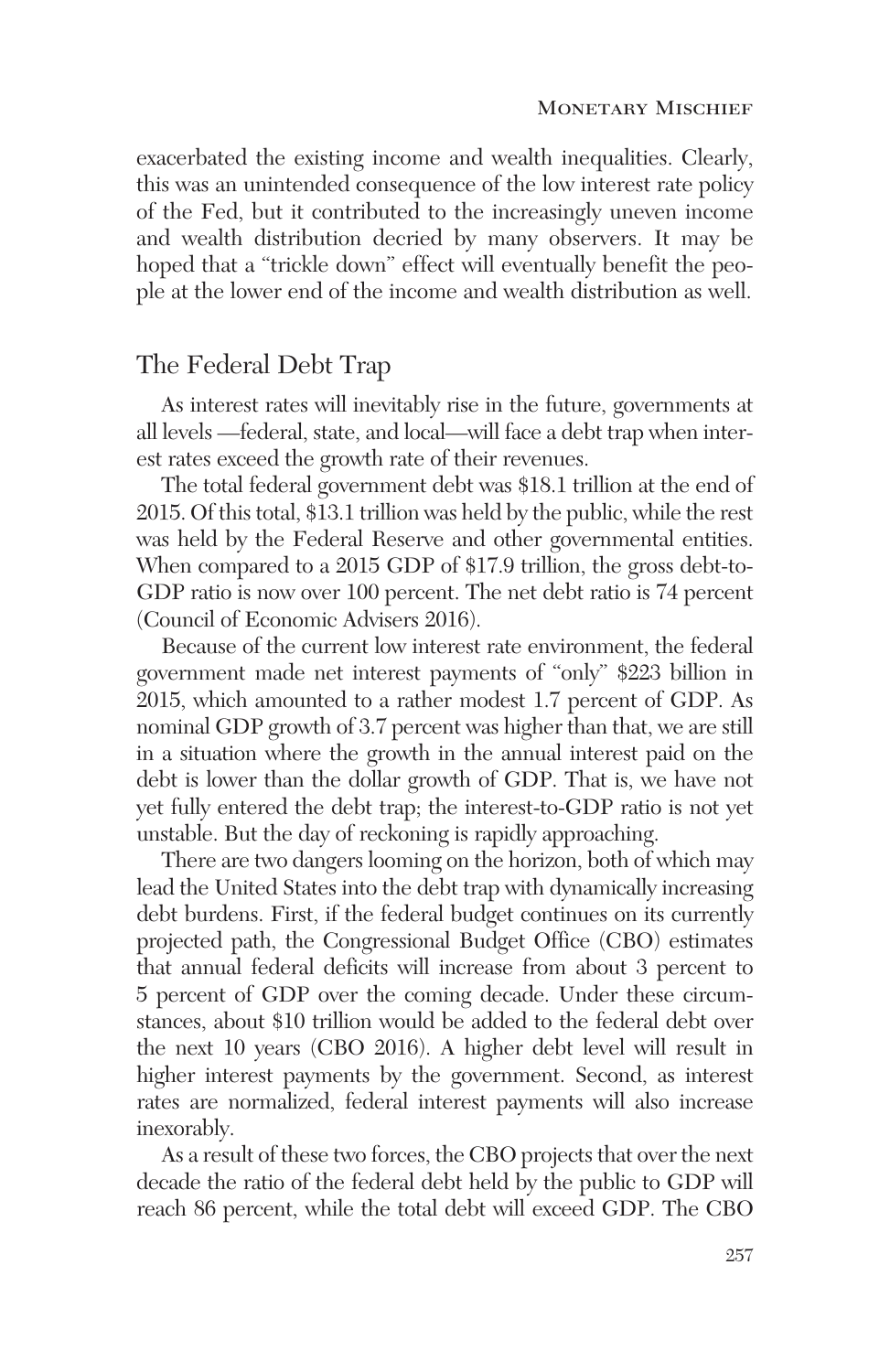warns that federal spending on interest payments will increase substantially; productivity and wages will be lower; and the probability of a financial crisis will increase.

Three decades from now, the CBO projects that the debt held by the public will be equal to 155 percent of GDP. That is a level comparable to that of Greece and Portugal at the present time. Just like these countries, the United States will have fully entered the debt trap, where the debt level will inexorably rise, creating an unstable situation. This is the situation that we are perilously close to finding ourselves confronted with.

In this scenario, the government may lose its capacity to borrow and may not be able to fulfill its existing debt service obligations except by printing money—thereby precipitating a highly inflationary spiral. Financial turmoil and an economic crisis may well result. While these problems are difficult to solve from an economic perspective, political consequences may further exacerbate the problems. The broader political and security implications may be calamitous.

## What Should Be Done?

What policy actions should be taken now to correct the situation that the United States find itself in? First of all, the Federal Reserve should increase interest rates as rapidly as possible to "normal" levels. This would be appropriate for today's near-full employment situation. It would also give the Fed additional room to maneuver should a new recession confront the country. Feldstein (2016) offers a similar analysis.

Second, the Fed should let Treasury and mortgage-backed securities "roll off" its balance sheet as they mature. This will not upset financial markets and will allow for a gradual reduction in the size of the Fed's balance sheet, thereby helping to lower the amount of excess reserves held by banks.

Third, the Fed should stop paying interest on those excess reserves. Such a shift would give banks an additional incentive to lend out these funds, which was surely the purpose of the reserve expansion in the first place.

Fourth, the federal government should take actions to sharply reduce the federal deficit, just as was done in the late 1990s at the peak of that cyclical expansion. There is no economic theory that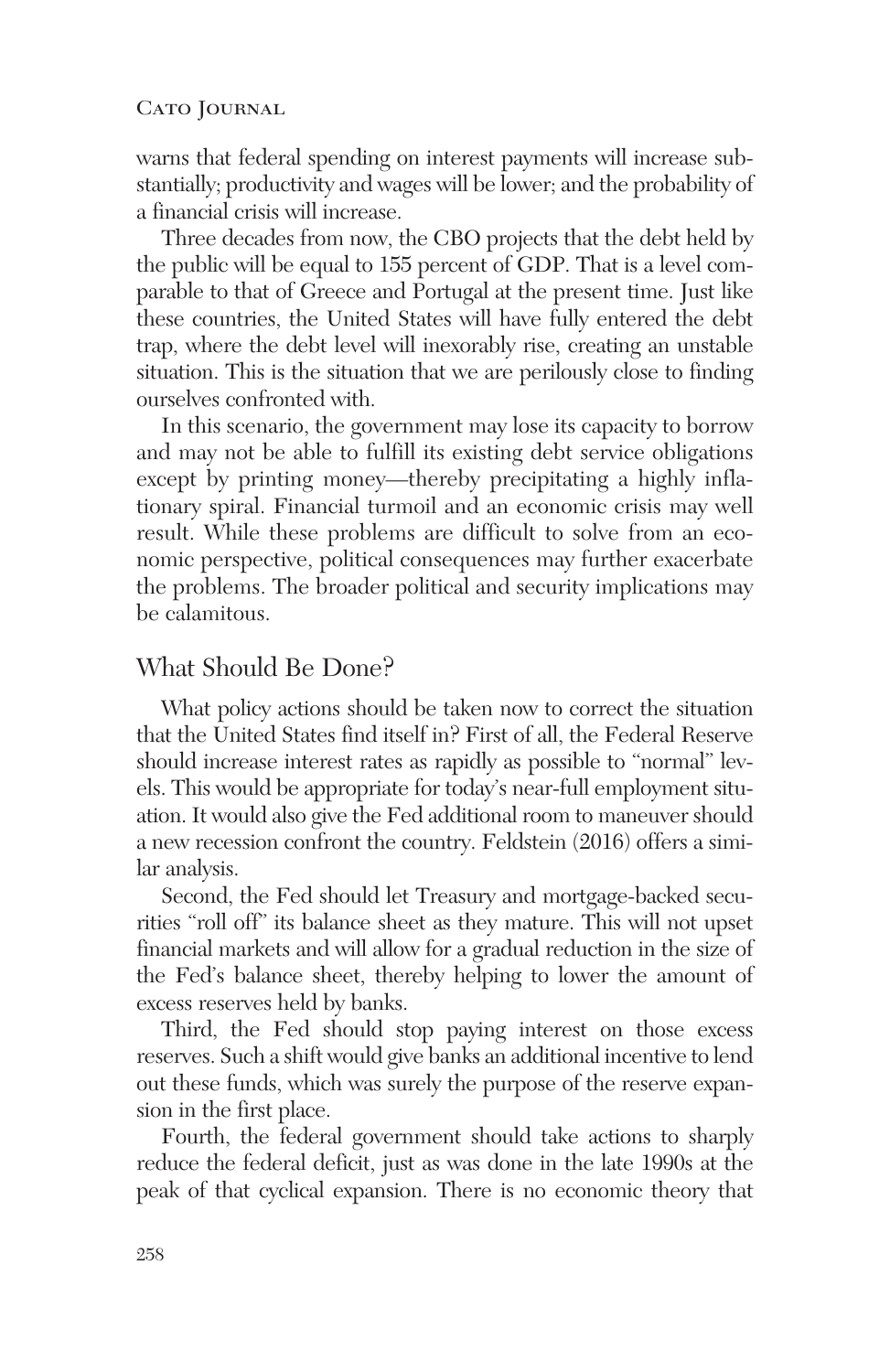would advocate the running of substantial deficits near the peak of the economic cycle.

The deficit should be reduced by curtailing expenses on both entitlement programs and discretionary spending. In addition, sensible tax reform that simplifies the tax structure and reduces excessively high marginal corporate rates while eliminating loopholes would help to reduce the deficit. Such a policy would also stimulate greater economic growth that would enhance tax revenues. Regulatory reform that eliminates unnecessary restrictions could give an additional impetus to economic growth (O'Keefe 2016).

## Conclusion

In this article, I have argued that the Federal Reserve's inflation target of 2 percent is not in conformity with the Congressional mandate for price stability. Furthermore, I have shown that the quantitative easing policies used to implement the Fed's low interest rate policy have been ineffective in raising economic growth. Together, these twin policies have had many unintended consequences that may well precipitate future instability in the financial sector. As such, they offer a good example of the "monetary mischief" that policymakers have engaged in over the last few years. Unless corrective actions are taken soon, the federal government will face a debt trap as it is confronted with increasing deficits and rising interest payments. Entering this debt trap might result in a fiscal and financial crisis of major proportions, which would also have broader economic, political, and security repercussions.

## References

- Adams, R. M., and Gramlich, J. (2016) "Where Are All the New Banks? The Role of Regulatory Burden in New Bank Formation." *Review of Industrial Organization* 48 (2): 181–208.
- Bagehot, W. (1873) *Lombard Street: A Description of the Money Market.* London: Henry S. King and Co.
- Bernanke, B. S. (2006) "The Benefits of Price Stability." Speech at the 75th Anniversary of the Woodrow Wilson School of Public and International Affairs, Princeton University (February 24).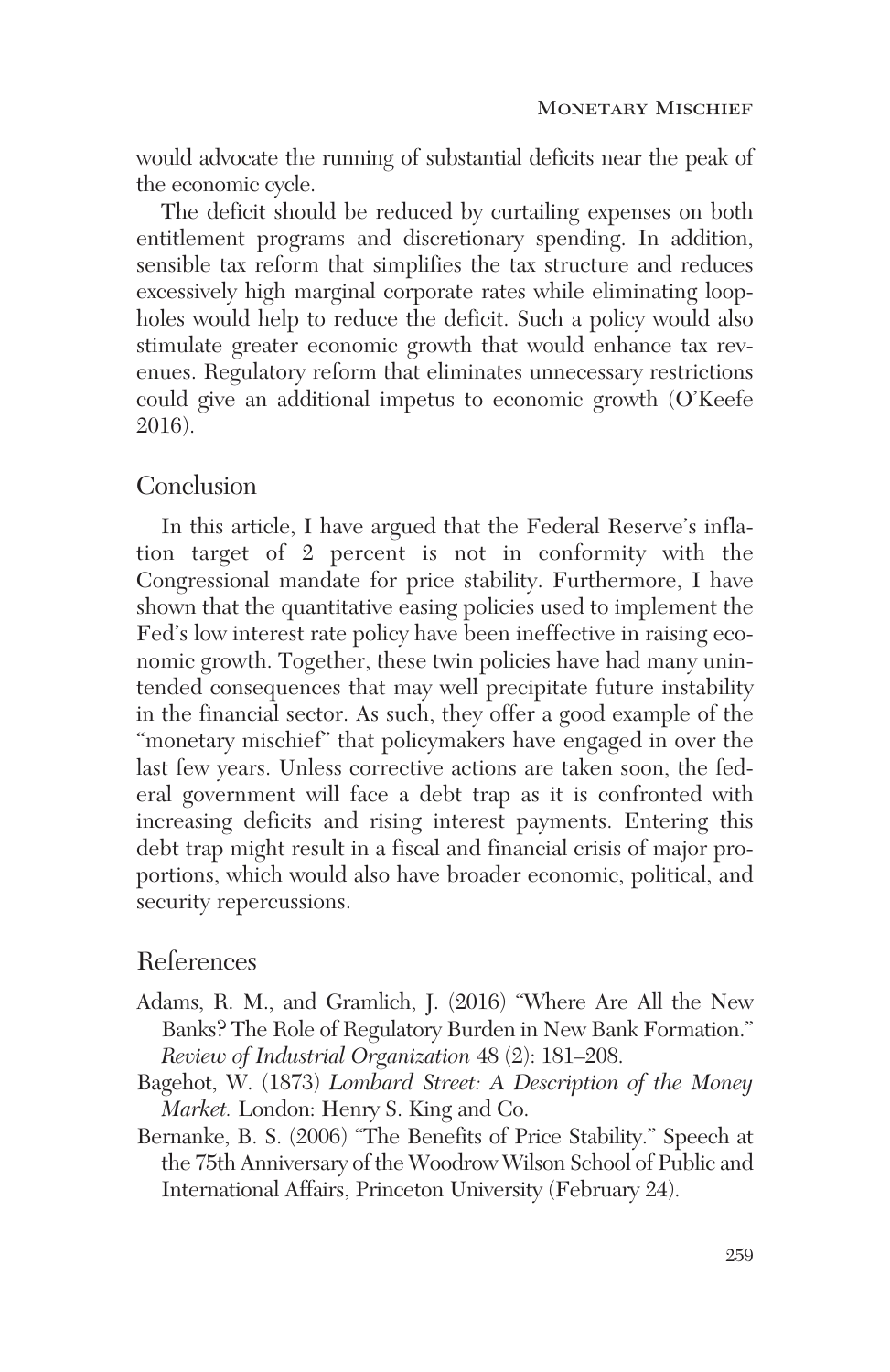(2016) "Modifying the Fed's Policy Framework: Does a Higher Inflation Target Beat Negative Interest Rates?" Brookings Institution (September 13).

- Board of Governors of the Federal Reserve System (1996) "Transcripts of the FOMC meeting of July 2." Available at: www.federalreserve.gov/monetarypolicy/files/FOMC19960703 meeting.pdf.
- Borio, C., and Zabai, A. (2016) "Unconventional Monetary Policies: A Reappraisal." Bank for International Settlements Working Paper No. 570 (July).
- CalPERS (2016) "Preliminary 2015-16 Fiscal Year Investment Returns" (July 16).
- Congressional Budget Office (2016) "Updated Budget Projections: 2016 to 2026" (March 24).
- Council of Economic Advisers (2016) "Economic Report of the President." Available at obamawhitehouse.archives.gov/blog/2016 /02/22/2016-economic-report-president.
- FDIC (2016) "Statistics at a Glance." Washington: Federal Deposit Insurance Corporation (September).
- Feldstein, M. (2016) "Why the Fed Should Raise Rates Now." *Wall Street Journal* (October 7).
- Fisher, R. W. (2014) "R.I.P. QE3 . . . Or Will It?" Shadow Open Market Committee (November 3).
- Gittelsohn, J. (2016) "Calpers Earns 0.6% as Long-Term Returns Trail Fund's Target." Bloomberg (July 18).
- Goolsbee, A. (2016) "On the Fed's Broken Forecasting Model." *Value Walk* (June 27).
- Gruenberg, M. J. (2016) "De Novo Banks and Industrial Loan Companies." Statement by the FDIC chairman to the U.S. House of Representatives, Committee on Oversight and Government Reform (July 13).
- Heller, R. (2015) *The Unlikely Governor.* Belvedere, Calif.: Maybridge Press.
- Hilsenrath, J. (2016) "The Great Unraveling: Years of Fed Missteps Fueled Disillusion with the Economy and Washington." *Wall Street Journal* (August 26).
- McCord, R.; Prescott, E. S.; and Sablik, T. (2015) "Explaining the Decline in the Number of Banks since the Great Recession." Federal Reserve Bank of Richmond *Economic Brief* (March).